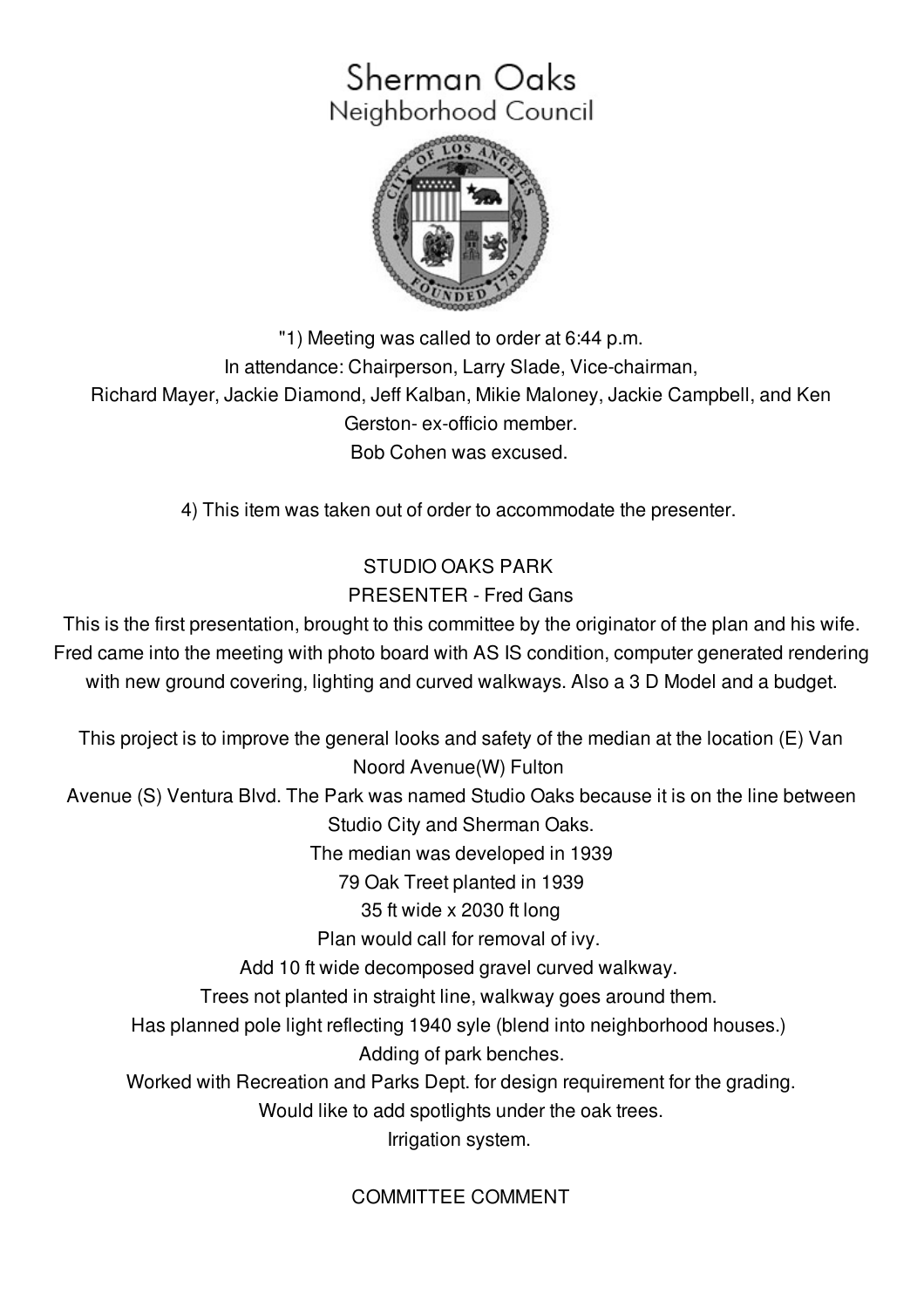How do you plan financing? What is the cost? Oak trees need no irrigation - they have had none for years. Need curbs and breaks -not just at the ends. Improvement needs to stay away from the base of oak trees. Who is maintaining median now? Do you know that gravel walkways do need a yearly maintenance? Will you put sign? NO BIKES, SKATEBOARD AND SCOOTER Regarding maintenance of this - maybe you can get the City to buy in with Dept of Recreation and Parks.

## RESPONDS

We are looking into financing with a group of businesses as sponsors. Cost 3/4 million with irrigation costing at least \$400,000. Financing maintenance could be raised along with the installation fund raising. Maintenance is now done by the Dept of Recreation and Parks.

## PUBLIC COMMENTS

You need to check into Proposition ""K Park Bond"" for rehabilitating of Parks. You might think of artificial Turf? Will you have a sign ""No Homeless""? Will park benches encourage the homeless?

## COMMITTEE APPROVAL

We recommend to the SONC Board to support the concept of the Studio Oaks Park beautification project; presented by Fred & Carol Gans, for the median at the location of (E) Van Noord Avenue (W) Fulton Avenue (S) Ventura Blvd. This support is to help educate the community about this project.

This is to be presented to SONC Board on the next meeting November 8th.

# 2) 4216 SUNNYSLOPE AVENUE PRESENTER Dan Matson co-owner

New proposal. Height 28 ft front - 34 ft back Parking 8 spaces with one guest. Now zone P 1 - asking R D 1.5 Current proposal now 4 Condos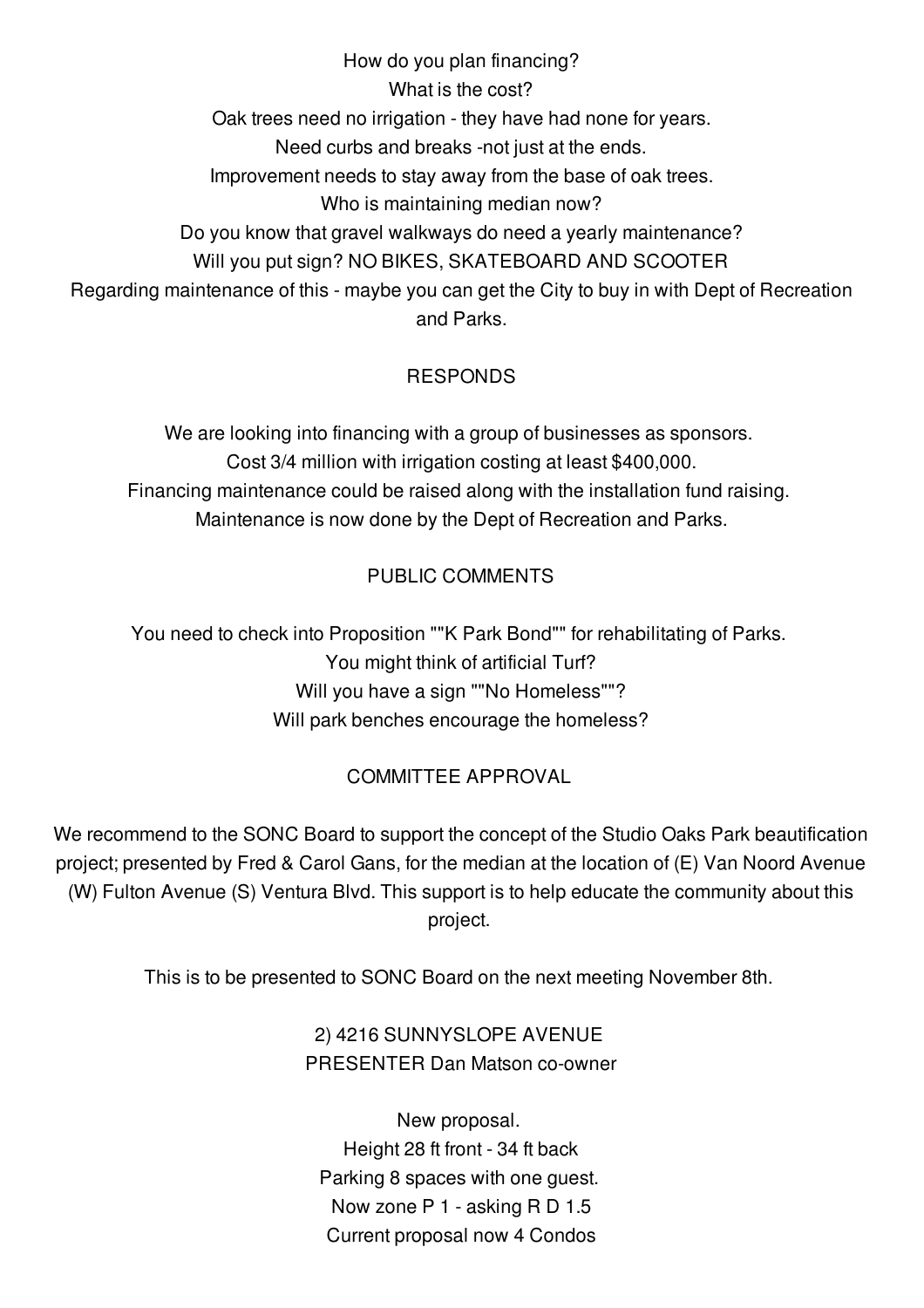Front unit with garage entrance on Sunnyslope Ave. 11 ft walkway (N side) with planters both side Retaining wall (Nside) of lot.

#### COMMITTEE COMMENTS

Look likes a privacy issue for house north of property. Depth of planter over subterranean parking - 2 to 4 ft. How much buffer will this allow? We need more landscape details! On north side of house - we need more details of this area.

#### WHERE IS THIS PROJECT TONIGHT?

We will have another zoning hearing. Working on EIR report - will be completed in 60 days. Tracking Maps are in the works.

#### PUBLIC COMMENTS

Larry Slade gave a statement of how speakers are to give in speaker cards and are allowed two minutes to give their view directly to the committee.

SPEAKER Micheal Bernback 4270 Sunnyslope Avenue

I am speaking for neighborhood people living on Greenbush Ave, Allot Ave and Sunnyslope Ave. Mr. Bernback is resident, north of perperty for 12 years.

1. Lot was proposed parking by Case 16598. Presently the back of lot is used for the commercial parking for the building on Ventura Blvd. - 30 tenants and only 35 parking.

2. No handicap parking.

- 3. This adjacent parking has been used sing 1962.
- 4. Question if lot location is within Specific Plan Area.

5. Alley traffic is unsafe.

6. Bad faith document - notice not legal for hearing.

7. Plans have changed three times in 30 days.

8. Bad neighbor negotiation in past.

9. Trash bin for commercial property (Ventura Blvd.) always at 4316 Sunnyslope Ave - WHY? 10. Retaining wall at east side of property.

These neighbors that I (Mr. Bernbeck represents) are single family homes between Moorpark Street and Ventura Blvd. We feel a need to preserve the parking for Sherman Oaks Businesses.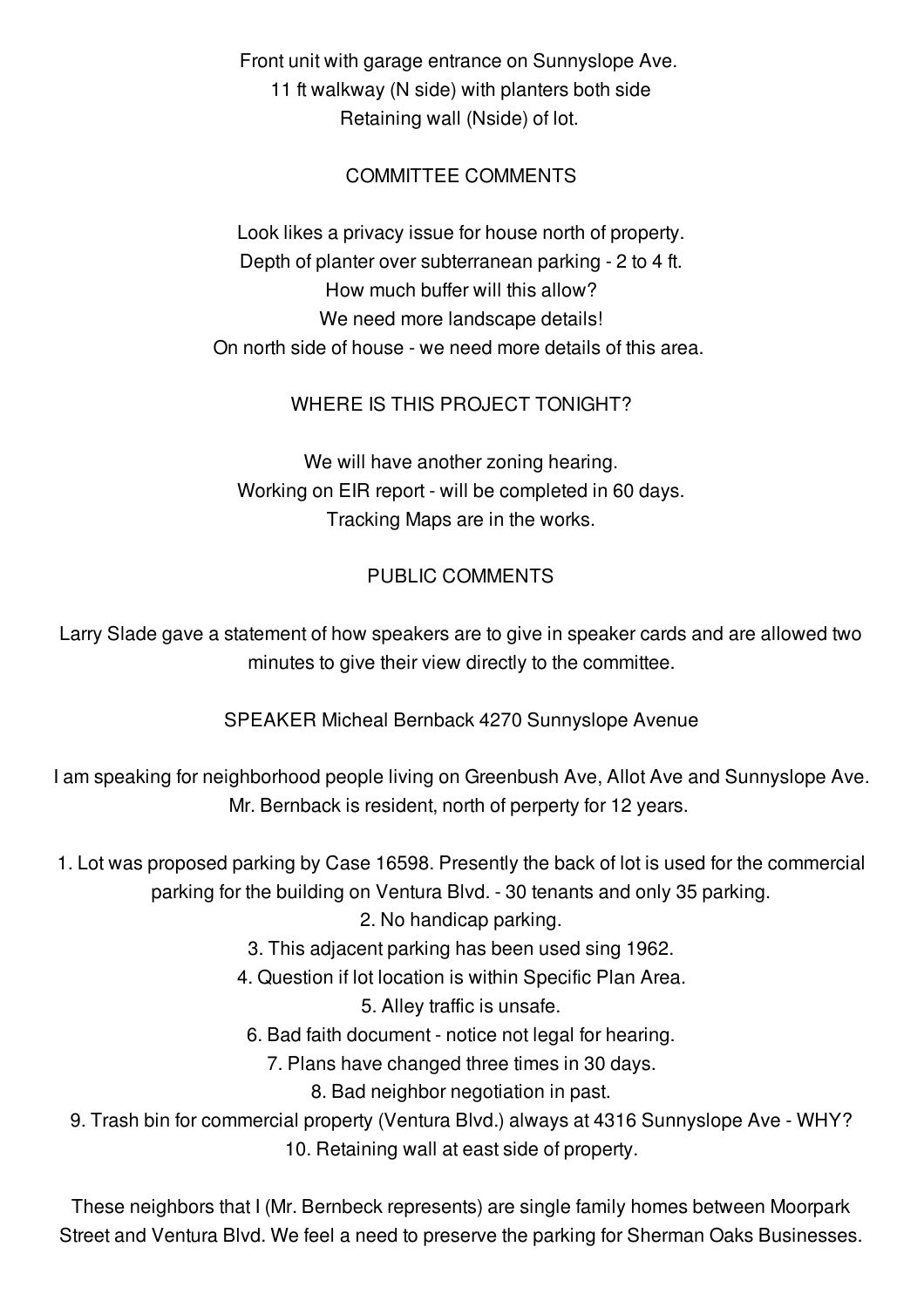#### RESPONDS

This is still a work in process, still in the conception stage.

Larry Slade stated that they had come a long way since last meeting and thanked him for his time and efforts. He asked them to revisit the LUC meeting next month.

QUESTION: Are there any Condos in the alley for three block?

## ANSWER: No.

Q: Can you consider a nice looking parking building, 2 stories?

A: Will look into this.

Dan stated that one or two miles from project the alley does have amulti unit apartment building.

3) 13845 - 13849 MOORPARK STREET PRESENTER Mr. Hefner, Architect.

Subterranean parking - property line to property line. Will have trouble growing mature trees because of depth of planters and darainage. Would like more buffer at north side. Grading side yard - like to see it dropped to garage level - natural soil. Question access from street - not above 3 ft at front. This will honor 5 ft dedicated widening Moorpark Street. Building on Moorpark adjacent are both apartment building. Presently 2 small single family houses with large back lots on north.

# PUBLIC COMMENT

None noted.

L. Slade invited Mr. Hefner to return next month to answer the items listed above.

# 5) APPROVAL OF MINUTES

July 19th and Sept 20th minutes were approved as submitted. August 16th minutes were tabled to be reviewed in November.

6) REQUIREMENT FOR PRESENTATION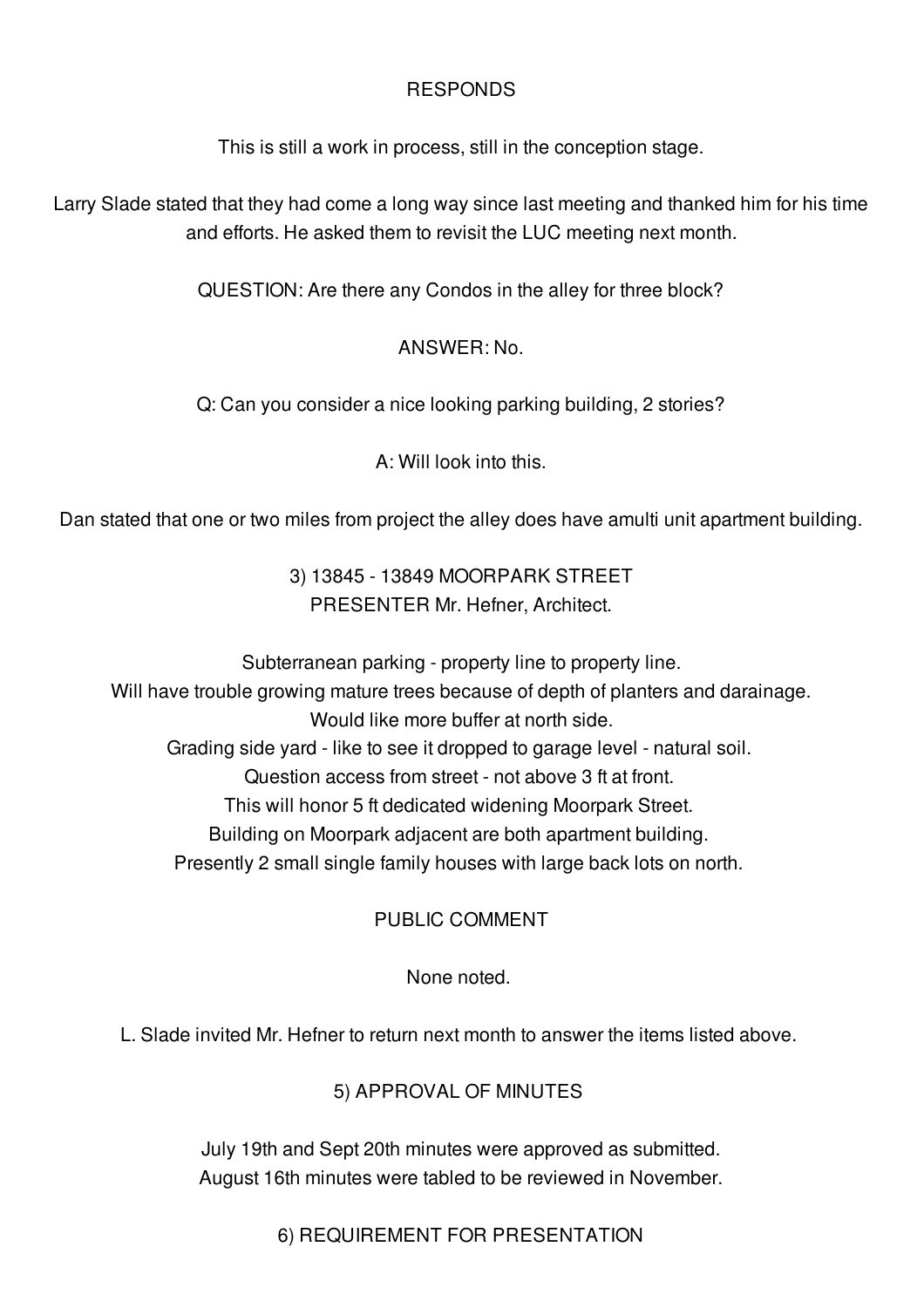The guidlines for Petitioner Presentation was reviewed by the committee.

The following is the Guideline that will be available to petitioners before they come before the Committee for the first time. The Guideline is here to help the petitioner the committee and the community, to better understand the proposal.

We realize this is a Guideline that can be modified, as needed: As we continue reviewing projects.

## GUIDLINES FOR PETITIONER PRESENTATIONS

1. Provide a brief description of the proposed project including the type of project, the size of the lot, square footage of the building, square footage of open space, height of building, density and parking. For mixed-use project, please provide breakdown of the above information.

2. Provide information on all zoning, allowable - height, density, parking requirements. What deviations from the allowable zoning is the petitioner requesting, including variances and exceptions.

3. Provide graphic illustration of the project proposal including site context within the neighborhood or adjacent properties, using a Plat Map, or ZIMAS printou, etc. Please provide architectural plans for each floor of the project, elevations, sections, material sample board, photos of adjacent properties (both sides of street).

4. Provide the Committee ten (10) copies of the writtten description and the graphic illustrations at 8 1/2"" x 11"" or 11"" x 17"" and twenty (20) copies of the written description for the audience. Copies of this material can be in black and white.

5. Please be prepared to address the following issues:

a) What is expected environmental clearance required, EIR< MND,etc?

b) How will the project address traffic issues, parking, landscaping, architectural scale,

neighborhood adjacencies, aesthetics?

c) Is you project in the VENTURA SPECIFIC PLAN AREA?

# STATEMENT OF OBJECTIVE CRITERIA

The project has community and/or neighbor support, or at a minimum; does not have significant opposition.

The project does not have a negative impact on neighborhood parking or traffic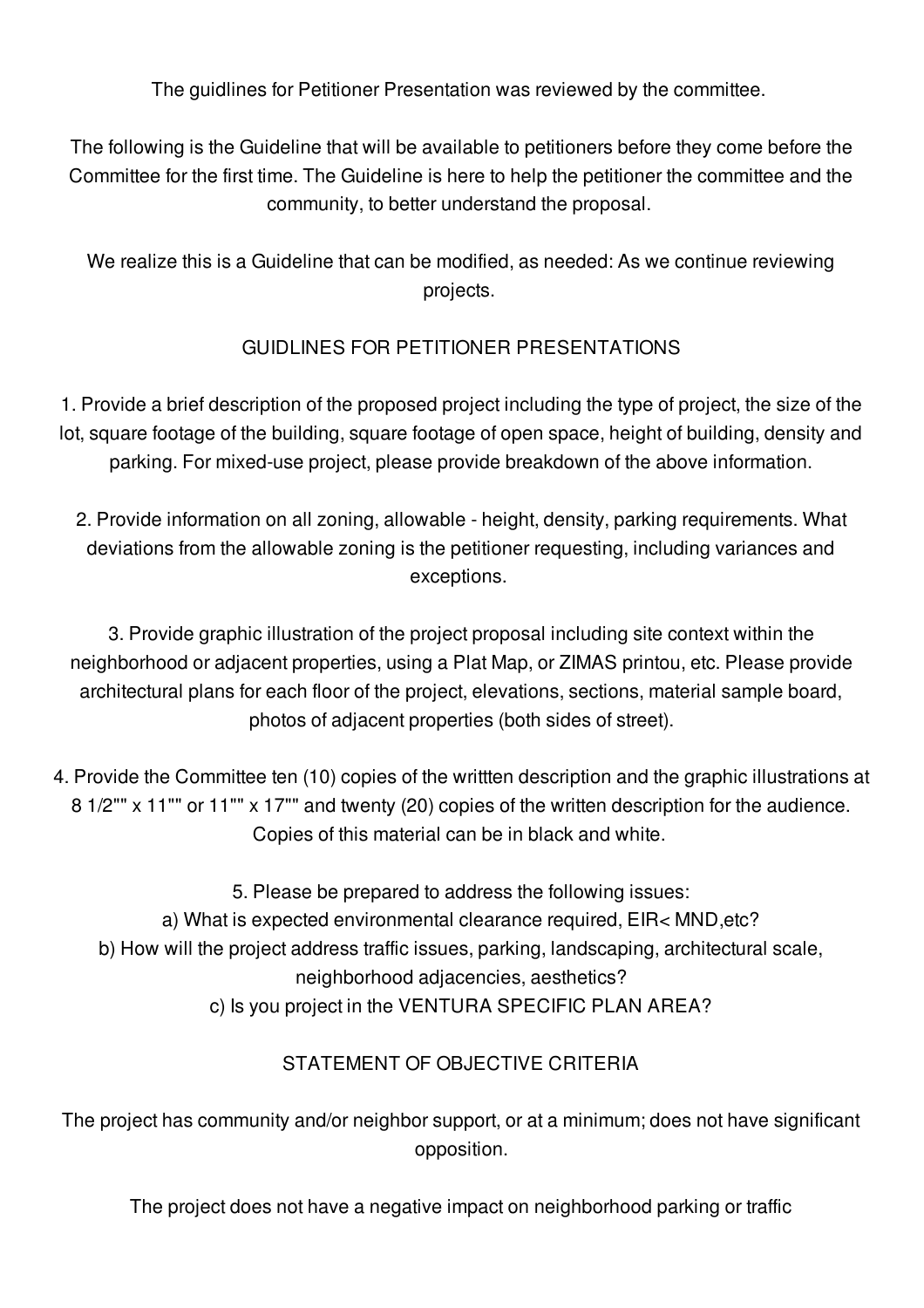The project enhances the aesthetics of the surrounding community, or at the minimum does note detract from it.

The project is pedestrian friendly and interfaces positively with public righ-of-way.

Discussion item: Does the committee want to encourage specific uses?

This will be posted on SONC web-site. The Secretary of the Land Use and Planning Committee would be the contact person for help in using this Guideline.

> Mary Ann Bryson Westfordnana@aol

8) COMMITTEE COMMENTS

None noted.

9) PUBLICE COMMENTS.

# 4500BLOCK OF FULTON AVENUE PRESENTERS Tom Krutsch - neighbor Don Edward - neighbor

Now vacant property. Was 5 single family homes. 300 ft x 129 ft (estimate). Unable to get any information about this project Recently found information from Building and Safety and Planning Dept. Feel (Q) conditions must be followed Q R 3.1 East to Sarah Street. Landscape set back. Applying for 40 units, 3 story building. Developer - Investment Management Trust 134 Ventura Blvd. Working in AZ, TX,FL and CA.

## 10) GOOD AND WELFARE

Discussed other locations for LUC meetings. Will continue this discussion next month.

## 11) ADJOURNMENT

The meeting was adjourned at 9:30 p. m.